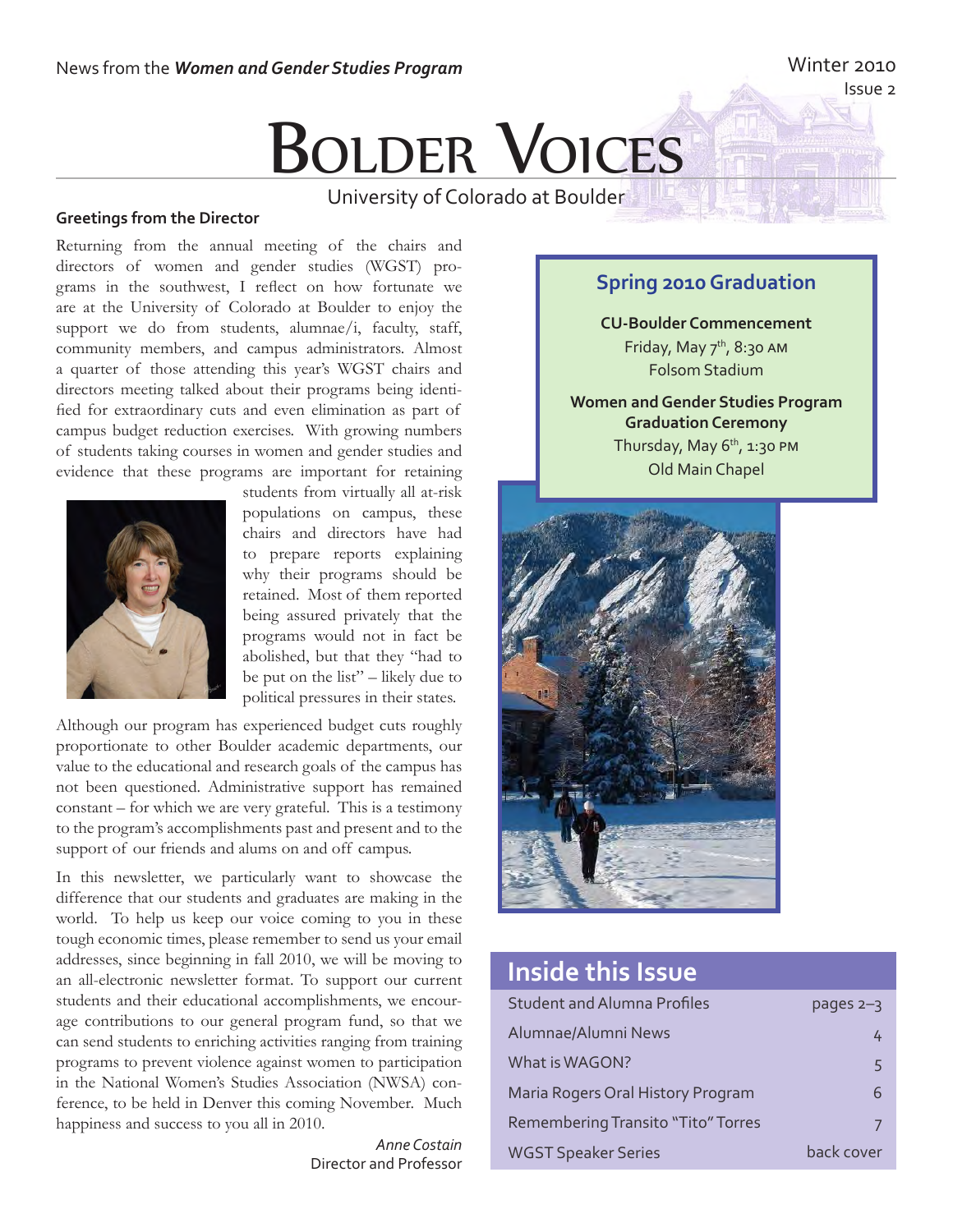# **Student and Alumna Profiles** *Natalie Ziemba*

# *WGST Major*

*Natalie will graduate in May while Dr. Rajgopal (see next page) has gone on to direct another women's studies program. What led them to our program, and what are their thoughts on feminism and the study of women and gender today?*

Active in the performing arts during high school in Fort Collins, Colorado, Natalie was a cast member in *Until Someone Wakes Up*, a community theatre production to raise awareness of gender stereotypes and sexual violence. This experience inspired Natalie to get involved with these issues, but she was not



old enough at the time to volunteer as a counselor with the sponsoring organization, the local rape crisis center. When given the opportunity during her first semester at CU-Boulder in fall 2006, she signed up for the intensive training and became a hotline counselor for the Boulder organization Moving to End Sexual Assault (MESA). She also began working at the campus Women's Resource Center (WRC) and has been dedicating her time to both organizations for the past four years. At the end of her sophomore year, she was hired as the WRC's volunteer coordinator and still holds this position, working 10- 15 hours each week, planning and facilitating volunteer meetings, trainings, and events.

When it came time to declare her major area of study, Natalie had only taken one course in women and gender studies. She had been interested in astronomy and Asian studies but wasn't sure about pursuing them further. Having just been hired by the WRC, it seemed right to her for "all things in her life to work together," and a women and gender studies major seemed in line with her involvement in these two organizations. Before she began her academic studies in the program, she "hadn't focused on women in the larger society." Natalie says her classes have helped her "make sense of all the new information regarding race, gender, and nationality, and have improved her analytical skills in figuring out how the world works." She found herself realizing, "All these issues matter. How do they impact us, and what can we do to change them?"

Her hard work in the classroom and in service to the campus and greater community resulted in her winning the Jean Dubofsky Scholarship in Women and Gender Studies last spring. Asked about the impact this had, leading up to her senior year, she says that receiving the scholarship was "affirming" of her studies. "Women's studies has an activist component, combining activism with academics. Being able to do both of those has been important to me."

By May, Natalie will also complete the two-year INVST Community Leadership Program with 12 fellow CU-Boulder students who have taken classes and participated in two summer service-learning experiences (in the U.S. and in Mexico) as well as an internship and a community development project. For that project this semester, Natalie and other group members will be initiating and running a literature program for female inmates at the Boulder County jail. Natalie also participated in the women and gender studies student group WAGON for two semesters, and she runs (and was instrumental in creating) the WRC's biweekly gathering for knitting and conversation known as Bitchcraft.

Currently halfway through the Peace Corps application process and with graduation fast approaching, Natalie hopes by August to be working on a youth development project in Kazakhstan or Turkmenistan. She eventually would like to complete a master's in social work and join a nonprofit organization in social justice or community development. When asked about her outlook on the world from a gender perspective, she said she's *occasionally* cynical, knowing that in school she may be "sheltered" or "not out in the patriarchal world experiencing oppression." Does she call herself a feminist? She emphatically says, "Yes," but only as recently as last year when in light of injustices that exist she realized, "My identity as a woman mattered to me." Her positive experiences within the Women and Gender Studies Program and working at MESA and the WRC leave her with the assurance that "there are people who care about these issues, and there is hope for things to improve."

### **For more information on these organizations, please visit their websites:**

Moving to End Sexual Assault (MESA) www.movingtoendsexualassault.org

Women's Resource Center (WRC) at CU-Boulder www.colorado.edu/womensresourcecenter

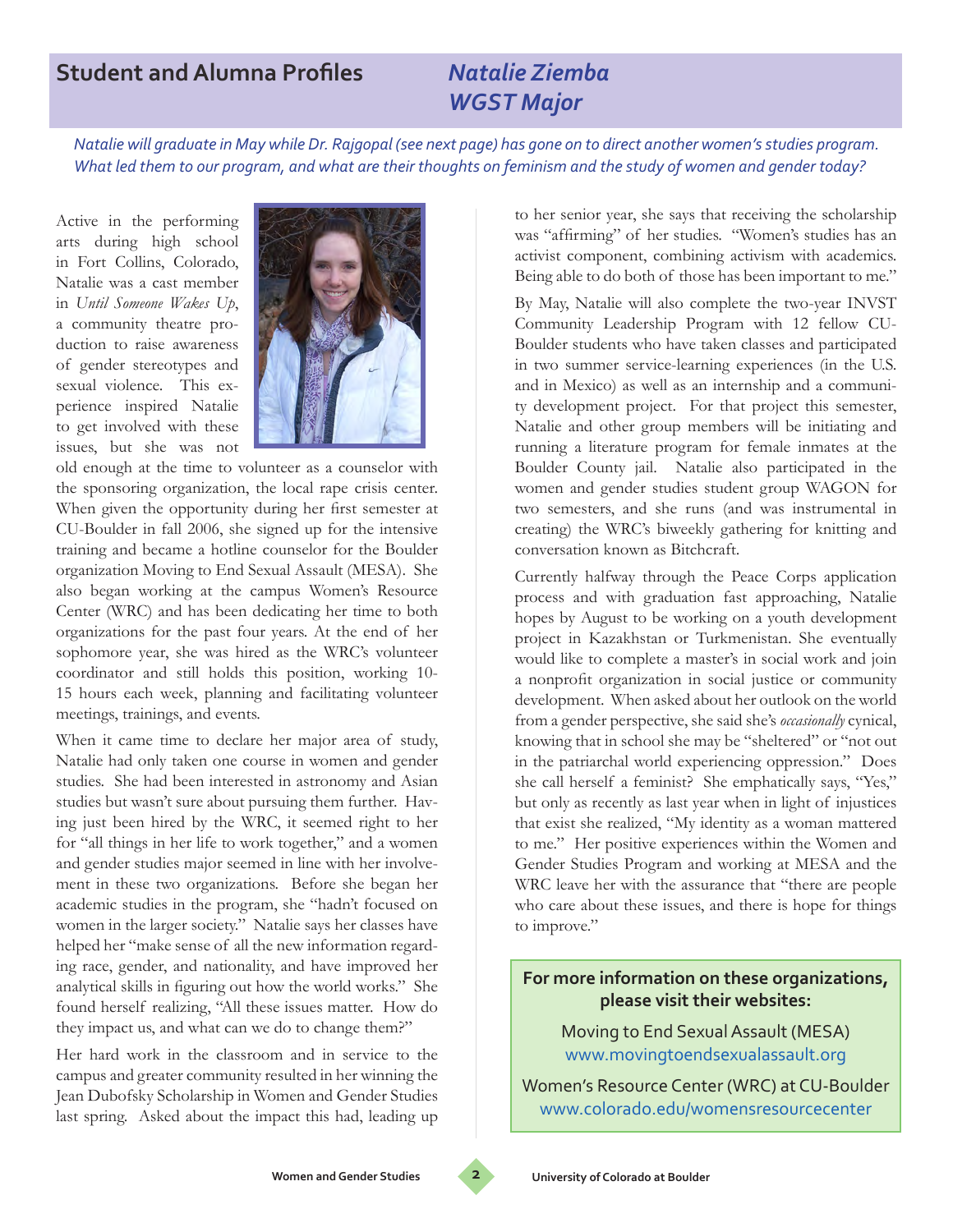# **Student and Alumna Profiles** *Dr. Shoba Sharad Rajgopal*

# *Graduate Certificate, May 2001*

Dr. Shoba Sharad Rajgopal was one of the first students to receive the graduate certificate from our program (then Women's Studies) in 2001. Now an educator and scholar herself, she currently directs the Women's Studies minor in the Ethnic and Gender Studies Department at Westfield State College in Massachusetts. Perhaps the *typical* path of students to our program is one that is *not* typical. Dr. Rajgopal describes herself as a nontraditional student when she came to the United States for graduate school (at Kansas State University). Originally from the state of Kerala in southern India, she had already completed a master's degree and had been working in India as a broadcast journalist for some time and thought she was "too old to begin a career in academia." She found that, in the U.S., people started new careers all the time, and her prior experience gave her "an important perspective to look at media

theory and especially how it developed in the Global North." After working with women in India and taking one women's studies course at KSU, she was intrigued but had no theoretical background in the field.

She entered the PhD program in media studies at CU-Boulder's School of Journalism and Mass Communication in 1997. While in graduate school, she noticed

that "in many disciplines, race and gender were given very little space with hardly any engagement with feminist postcolonial or transnational theories. The western canon of white male theorists still appeared to reign supreme in the halls of academe." She began taking courses in women's studies, eventually earning the graduate certificate. To this day, she is proud to say that one of her key mentors at CU was Dr. Alison Jaggar. Dr. Rajgopal went on to teach in the Ethnic Studies Department at CU, at the invitation of then-Chair Dr. Evelyn Hu-Dehart, who was eager to incorporate international perspectives in the department. She also directed the SORCE program (Student Outreach Retention Center for Equity) at CU before joining the Women's Studies Program at Westfield State College in fall 2006 as its new coordinator.

As a scholar, Dr. Rajgopal specializes in transnational and postcolonial feminism with an additional specialty in film studies. She has an upcoming chapter "International Citizenry in the Age of Spectacle" in the book *Hollywood's Exploited* to be published by Palgrave. Dr. Rajgopal says



Dr. Rajgopal (far right) with colleagues and students who performed in the play *For Colored Girls*

her position at Westfield State is "a demanding, fantastic job experience that has given me so many opportunities." She develops courses, brings faculty from other departments into the program to incorporate gender into their courses, teaches, recruits and advises students in the minor, and promotes student events in the larger community.

When she asks her introductory women's studies class at the beginning of the semester how many of them identify as feminists, one out of 30 might say yes. Dr. Rajgopal uses this question as a springboard and is glad to see by the end of the semester that some students "have been transformed" through the readings and films they have encountered. She gives an example of one female student in her 20s, working as a police officer, who indicated that she "didn't believe in feminism, but in being a good wife and mother." Halfway into the course, this same student

wanted to become a women's studies minor and work with women's organizations, and she is now working to transform her police branch by taking on sexism and homophobia in the profession.

When asked about the study of women and gender and the state of feminism today and in the near future, Dr. Rajgopal says, "We are at an

exciting, defining moment. Globally, there are continuing attacks on women's rights, and there are renewed attacks on feminism in the U.S." She is offended by the term "post-feminism," which implies feminism is a movement "we don't need anymore," and equates it to saying "posthuman rights." She believes that "feminists today should be less complacent, less defensive, and more confident and bold, taking on those who malign it with grace and a sense of humor, yes, through a different approach." From a transnational perspective, "changing the rhetoric of global sisterhood, acknowledging our differences, and transcending them" is one approach she describes. Dr. Rajgopal notes an "internationalizing" of the women's studies curriculum, where international issues are being incorporated throughout the course material rather than being taught as a "last chapter." She is currently developing a short-term study abroad course to take students to India to study women in modern organizations, and she hopes her students will enjoy a visit to campus by Gloria Steinem this semester!

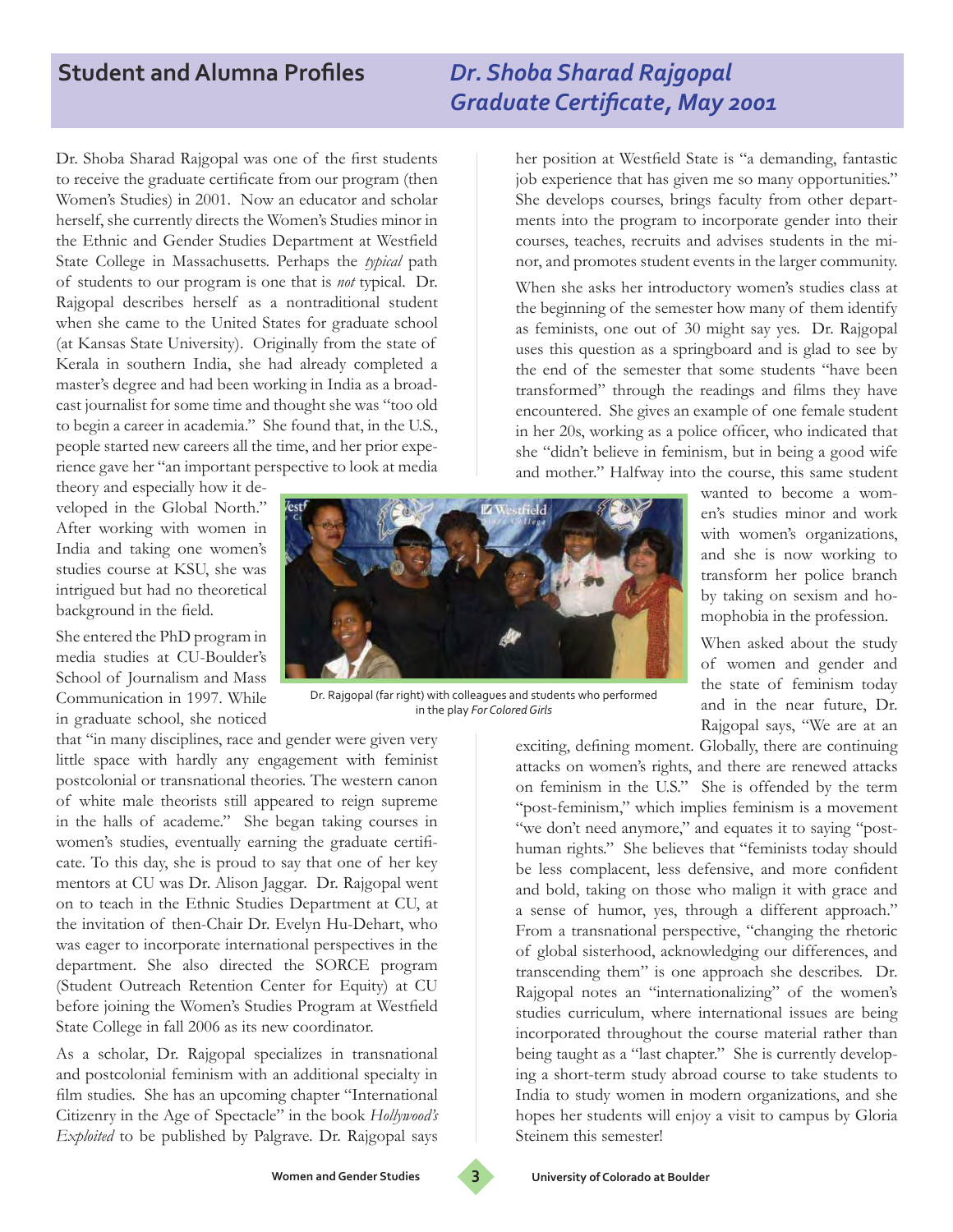### *To share your updates in the next issue, please send them to wgst@colorado.edu.*

**INGRID ALONGI (1997)** received a master's degree in women's studies in 2001 from San Diego State University. She now has a software engineering company called Quick Left (www.quickleft.com) in downtown Boulder that specializes in consulting for startups and builds internetbased software applications. She rediscovered her love for cycling with the opening of Boulder's indoor velodrome and began competing in track cycling. Last summer, she won several medals at the Masters Track National Championships in Colorado Springs. Follow her on Twitter @electromute.

**Janell Bauer (2009, graduate certificate)** has taken a tenure-track assistant professor position in organizational communication at James Madison University in Virginia. She will begin her position in fall 2010.

**Kristina Schelbert Brown (1994)** is currently an assistant professor of marriage and family therapy at the School of Professional Psychology at Forest Institute in Springfield, Missouri. She is also a licensed marriage and family therapist in private practice at the Robert J. Murney Clinic specializing in women's health issues including endometriosis. Dr. Brown is married to fellow CU graduate Robert Tucker Brown (1994), and they have two children, a daughter, Taylor (13), and a son, Kyle (11).

**STEFANIE CARROLL (1999)**, MNM, is the assistant director of the Metropolitan State College of Denver Office of Alumni Relations.

**Lauren Gorence (2004)** is currently getting her master's degree at the Keck School of Medicine at the University of Southern California to become a primary care physician assistant. She is a second year PA student right now. She hopes to specialize in women's health.

**Annee Knight (1998)** is currently the exhibits manager at the Charles M. Schulz Museum in Santa Rosa, CA. She lives with her husband and two daughters in Petaluma, CA.

**Sarah McCall (2007)** is the major gifts officer at the Gay & Lesbian Victory Fund and Leadership Institute in Washington, D.C., the nation's leading organization that identifies, trains, and supports openly lesbian, gay, bisexual, and transgender candidates, campaign staff and officials. Sarah also serves on the executive committee of Women's Information Network (WIN), Washington's premiere, 1,200+ member professional and social networking organization for prochoice, Democratic women, as the advisory council director. Follow her on Twitter @SarahM2036.

**Lauren McCulloch (1998)** has returned to Boulder to study law at CU after working abroad in international development and human rights. She hopes to continue her work for human rights through the legal profession.

**LINDSAY MILLER (2007)** is currently living in Boulder, CO and working as the spanish bilingual nonviolence educator at Safehouse Progressive Alliance for Nonviolence. SPAN is a social justice, human rights organization committed to ending violence against women, youth, and children, through support, advocacy, education, and community organizing. Lindsay also designs and sells her own jewelry, teaches dance classes, and leads wilderness courses.

**Danielle Pacik (1995)** attended law school at Franklin Pierce Law Center and now works as an assistant attorney general in the civil bureau at the New Hampshire Attorney General's Office.

**Kristie Soares (2009, graduate certificate)** is pursuing a PhD in comparative literature at the University of California, Santa Barbara. She is currently hard at work on her research on 20<sup>th</sup> century Cuban feminist writers.

**Allison Stark (2001)** is the director of intermittent services for a large nonprofit that serves adults and children with developmental disabilities in Chicago. She received her master's degree from the University of Chicago and is currently working on a master's degree in nonprofit management. She married fellow CU alum Brodie Austin in 2004, and they welcomed Baird Stark Austin into the world in March 2009.

**Peter E. C. Wilson (2006)** is working on his MFA in new media from the Academy of Art University in San Francisco. He is also working full-time as the lead designer for one of the larger tour companies in the city. The skills he learned while in the Women's Studies Program have become an inherent influence on his design aesthetic, and these skills are being employed to develop inclusive online user experiences.

### In our next issue . . .

Profiles of alumna Kelly Orians (2008) and alumnus Scott Wisor (2009, graduate certificate)

Spring scholarship recipients

May graduation report, and more!

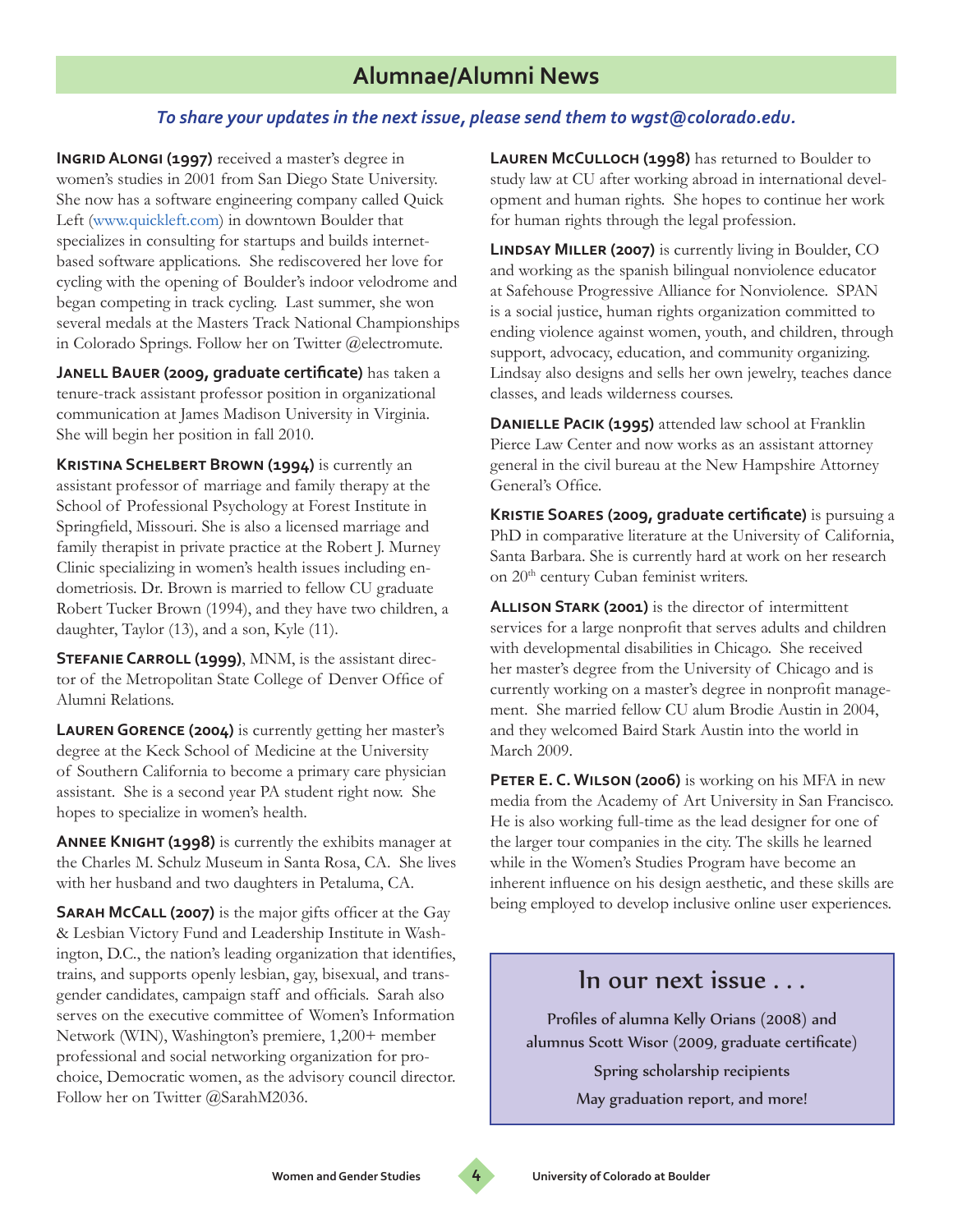# **What is WAGON?**

The Women and Gender Studies Organization, or WAGON, is a program-affiliated student group that is "committed to bringing positive social change to our community, on and beyond the CU campus." Members are undergraduate majors in women and gender studies, nominated by faculty for their strong academic performance and leadership potential. Students meet weekly as a group with the faculty advisor, working together in three main areas. They plan *academic events* such as speakers and "dinner and a movie" nights, with critical discussions of films containing themes of gender, race, and class. The group coordinates *philanthropic and activist events* each semester. In addition, the WAGON members have just completed the first issue of their own *newsletter*, with student articles focusing on sexual violence and rape (see link at right). With this publication, they hope to "spread a feminist voice" and "bring awareness to persisting feminist concerns."



L to R (front row): Kris Mayer, Manaslu Bista, Jillian Adams (back row): Emily Williams, Sarah McCullar, Natalie Tsantes, Lindsey Tagen, Brittany Burton, Jonni Vonburg

Read WAGON's self-produced newsletter at: www.colorado.edu/WomensStudies/wagon.html

|                                                                                                                                                                              | I want to help create futures by supporting the educational experience of students enrolled in the<br>Women and Gender Studies Program. Enclosed is my gift of: ______________ |
|------------------------------------------------------------------------------------------------------------------------------------------------------------------------------|--------------------------------------------------------------------------------------------------------------------------------------------------------------------------------|
| Please credit my gift to: [] 0121072 Women and Gender Studies Program Fund                                                                                                   |                                                                                                                                                                                |
| [] A check for the full amount of my gift is enclosed (made payable to the University of Colorado Foundation).                                                               |                                                                                                                                                                                |
|                                                                                                                                                                              | [] Please charge the full amount of my gift to my credit card: [] Visa [] MasterCard [] American Express [] Diners Club [] Discover                                            |
|                                                                                                                                                                              |                                                                                                                                                                                |
|                                                                                                                                                                              |                                                                                                                                                                                |
| <b>MATCH YOUR GIFT</b>                                                                                                                                                       | My company has a matching gift program. The form is [] enclosed [] on the way [] submitted online.                                                                             |
|                                                                                                                                                                              |                                                                                                                                                                                |
| <b>DONOR INFORMATION</b>                                                                                                                                                     | PLEASE HELP US ENSURE THAT OUR RECORDS ARE CORRECT BY COMPLETING THE INFORMATION BELOW. (please print)                                                                         |
| Donor Name                                                                                                                                                                   | Recognition Name (if different than donor name; if anonymous, note here)                                                                                                       |
| <b>Mailing Address</b><br>City                                                                                                                                               | State<br>Zip                                                                                                                                                                   |
| Preferred e-mail address                                                                                                                                                     | Preferred Phone (circle one: office, home, cell)                                                                                                                               |
| I prefer to receive my gift receipt [ ] by mail [ ] by email                                                                                                                 | Thank you for your gift. Donors like you are making a difference.                                                                                                              |
| Mail this form and your check (if that is your preference) to:<br>To make your gift online visit www.cufund.org                                                              | University of Colorado Foundation, Attn: Gift Processing<br>4740 Walnut<br>Boulder, CO 80301                                                                                   |
| Questions? Please call Kimberly Bowman, CU Foundation, 303-541-1446 or contact her via email at: kimberly.bowman@cufund.org                                                  |                                                                                                                                                                                |
| The University of Colorado Foundation is a 501 (c) (3) tax-exempt organization that raises private support for the benefit of the University of Colorado. Tax ID: 84-6049811 | B <sub>2167</sub>                                                                                                                                                              |

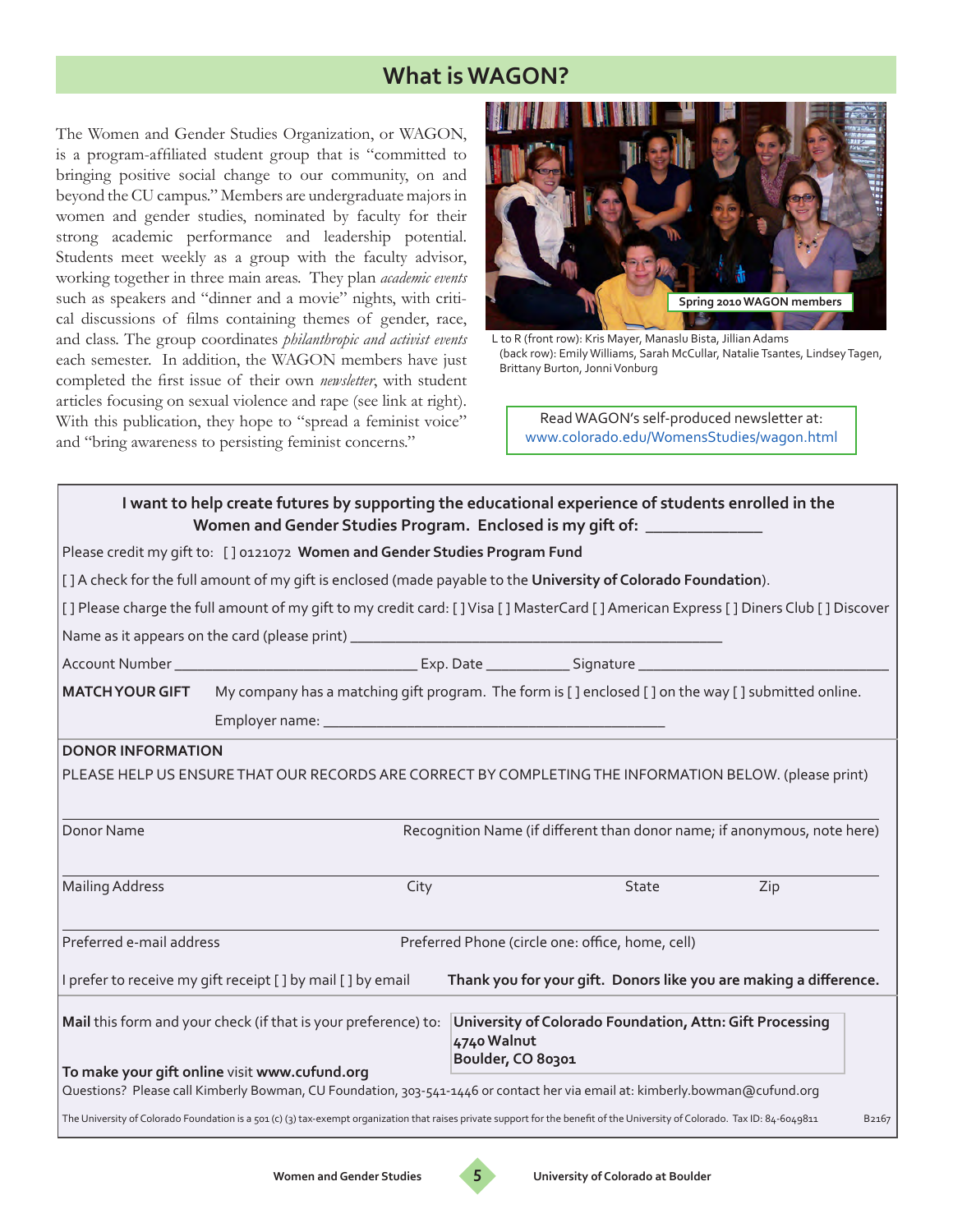**The Maria Rogers Oral History Program**

*Student-conducted interviews now available online*

The Maria Rogers Oral History Program, through the Boulder Public Library, has recorded, preserved, and made available 1,500 oral history interviews conducted over the past 30 years of long-time Boulder residents. These transcripts and recordings document daily life as well as major county issues and events.

We are pleased to share the exciting news that these engaging and informative interviews are now available

Were you a student in the fall 2003 class *Critical Thinking in Feminist Studies*? Are you a history buff or just interested in people's experiences or the history of Boulder County?

online! This is important not only to the preservation of Boulder County history, but is also relevant to our program, as our alumnae/i contributed to the creation of two special collections of interviews. The women and gender studies students from the above-mentioned class, which focused

on feminist oral history and was taught by now-retired Senior Instructor Anne Marie Pois, interviewed twentyfour activist women from four significant community organizations. These activists speak of their involvement in creating social change with the YWCA, the Boulder Valley Women's Health Center (now Women's Health), Moving to End Sexual Assault (MESA), and Safehouse Progressive Alliance for Nonviolence (SPAN). Others were involved in issues of peace and justice with various organizations. These interviews form the special collection "Activist Women in Boulder County." Another collection, "Voices of Black Women in Boulder County," is compiled from a women's studies class taught by Professor Polly McLean in 2001.

**"To me, that's what we're all about at Boulder County Safehouse, showing women that you've got this opportunity to do with your life whatever is right for you to do." — Anita Mancinho** 

To access the oral histories online, go to:

#### http://boulderlibrary.org/oralhistory

For any technical considerations, choose the "Technical Help" menu button near the middle top of the page. In general, you need a fast internet connection with Flash installed on your computer to *listen* to the audio. Or you may simply read the transcripts. The audio controls are located in the lower left corner of the page, and the written transcript appears in the main page, allowing you to follow the transcript and listen at the same time.

**"We'd have so much empowerment if we would listen to the stories and learn from them and learn about our longevity and connectivity and what those women did, versus what we're doing. We need that for inspiration, we need it to keep going." — Jerilyn DeCoteau**

> The interviews are listed by name and number in the far left column. To find the interviews conducted by our former students, choose "Special Collections" at the far top right, which will cause the special collections listing to be displayed in the far left dark blue column. Choose "Activist Women in Boulder County" to see a list of interviews conducted by the students from Anne Marie Pois' class in fall 2003. Select "Voices of Black Women in Boulder County" for Polly McLean's class. If you spend time browsing any of the collections or just listen to an individual interview, you'll find fascinating stories told by the people who lived them.

> The inclusion of our former students' efforts in this digital archive was made possible by a grant from CU-Boulder's Service Learning Program and funding from the Boulder Public Library Foundation. Anne Marie Pois (pois@colorado.edu) continues her work in oral history, and we thank her for the update on this project.

**"In 1972, not only in Boulder but in the state of Colorado, there was a massive change in elected officials. . . . There was this optimism. Being a young female was very, very exciting." — Leslie Durgin** 



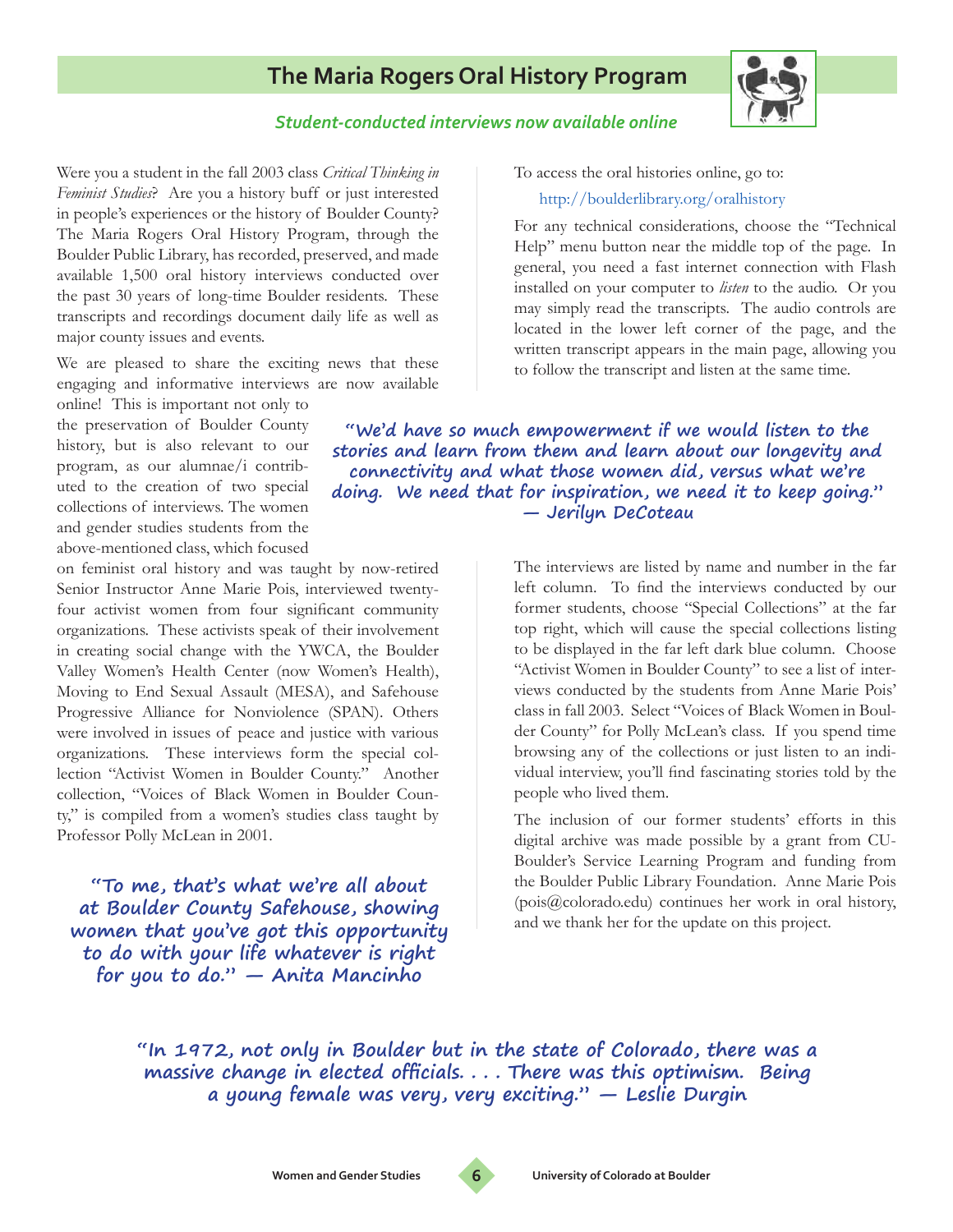# **In Memoriam**

# Transito "Tito" Eduardo Torres

December 22, 1986 – December 3, 2009



# FEMINIST ACTIVIST



Tito with fellow student Kelly Orians

# **BROTHER**

It is with great sadness that we share the loss of our student, friend, and classmate Transito "Tito" Torres. Yet it is with joy that we remember such a compassionate, dedicated, and genuine individual. He touched each of our lives and continues to inspire us.

#### Tito was born in El Salvador and came to

the United States at age three, growing up in East Palo Alto, California, a community rife with economic hardship. Life was not always easy for Tito and his family, but Tito took the opportunity to attend East Palo Alto Academy, a public charter school associated with Stanford University, and he graduated in the top 10% of his class.

**BRAVE** 

*INVOLVED* 

INSPIRING

When Tito came to CU-Boulder in the fall of 2005, he was the first in his family to attend college. In addition to his studies, he fought for social justice in his everyday life and worked tirelessly as an activist with many campus organizations, including the Women's Resource Center and the GLBT Resource Center. Tito chose to major in women and gender studies and was a member of our student organization WAGON and the former student advisory board WGSTAB. Tito also served as a resident advisor, enjoyed playing soccer and ultimate frisbee, and loved science fiction movies.

We remember Tito as someone who always appreciated the beauty in every person. He was a true ambassador for the Women and Gender Studies Program, a gifted and passionate writer, and someone who "walked the walk" for all that he believed in. We will remember his ever-present smile that lit up the room each time he entered. At the May graduation ceremony, Tito's family will proudly accept his degree from the University of Colorado, as we celebrate the difference Tito made and the impact he had on our CU community.



Peter Wilson, Gina Calo, and Tito



FRIEND